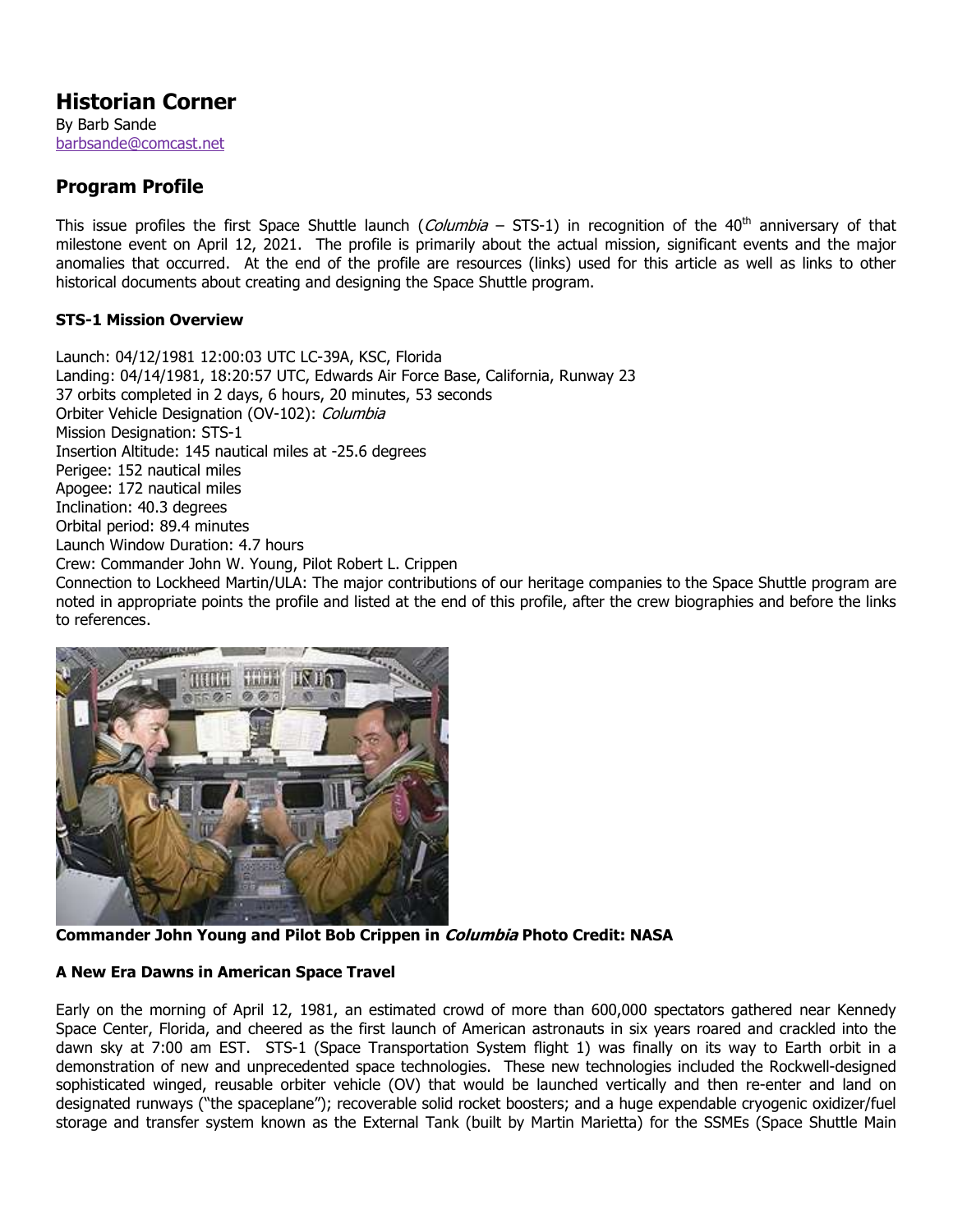Engines), which also carried the structural load of the orbiter during ascent. The OV was designed to carry as many as seven astronauts and had a large payload bay (60 feet by 15 feet). The STS-1 launch coincidentally occurred exactly 20 years after the first human spaceflight (Yuri Gagarin, Vostok 1, USSR); the first launch attempt was on April 10, which was scrubbed at T-18 minutes when the IBM System/4 Pi computers on-board Columbia failed to provide the correct timing to the Backup Flight System. That technical problem required a software update, delaying the launch 48 hours. STS-1 was the only human space system (so far) that did not have an unmanned test flight to space prior to the first crewed mission, although drop tests of the orbiter systems for landing operations were performed with OV-1 (*Enterprise*).

#### **The Veteran, the Rookie and their Objectives**

The 2-person crew of STS-1 was commanded by the veteran astronaut and moonwalker John Young; STS-1 was his fifth space mission and his fourth distinct launch vehicle/spacecraft configuration (Gemini, Apollo Command Module, Apollo Lunar Module, STS). The pilot position was assigned to rookie Robert Crippen, who was first assigned to the MOL (Manned Orbiting Laboratory) program, then became part of Astronaut Group 7 after MOL was canceled. The backup crew was Commander Joe H. Engle and Pilot Richard H. Truly, who both flew on STS-2. Biographies of both prime crew members are provided later in this profile.

The mission objectives for STS-1 were to accomplish a safe ascent into orbit and return to Earth for a safe landing of the Orbiter and crew. The only payloads carried on the mission were a Development Flight Instrumentation (DFI) package, with sensors and enhanced instrumentation and an Aerodynamic Coefficient Identifications Package (ACIP) pallet, containing equipment for recording temperatures, pressures and acceleration levels. The crew also had on board Extravehicular Mobility Units in the event that an emergency spacewalk was required. Operation of the OV required 22 manuals weighing a total of 63 pounds, due to the complexity of the controls, including 2,214 switches and displays in the cockpit (three times as many as the Apollo Command Module). One has to admire the evolution of spaceflight with the sleek design seen recently in the SpaceX Crew Dragon crew cabin.

#### **Ascent to Orbit**

The launch of STS-1 was most impressive to the observers and the viewers watching on television. That group of viewers included a packed house in the Engineering building cafeteria at the Martin Marietta Waterton facility (including yours truly; many people came in early to see the launch). The Morton Thiokol SRBs provided a combination of nearly 6 million pounds of thrust (vacuum) and this was also the first use of solid rockets for human spaceflight; the SRBs were the source of the "crackling" noises heard during ascent. The SRB thrust was coupled with three Rocketdyne RS-25 liquid cryogenic SSMEs fed by tanks in the ET that created an additional thrust at lift-off of 1.25 million pounds. These two propulsion systems were required to lift a typical system stack weight of 4.5 million pounds. The SSMEs ignited first, at T-10 seconds during the countdown. At T-0, the SRBs ignited after the SSMEs were or above 90% rated thrust and the explosive bolts were detonated simultaneously, releasing the stack from the pad. John Young observed that they could clearly hear the roar of the SSMEs, then the SRB ignition "kick" felt like a catapult launch off an aircraft carrier! I was fortunate enough to see an early shuttle launch (STS-4) in person from the NASA causeway on June 27, 1982 and it was most impressive, although not quite as powerful a rocket as the Saturn V; I was also blessed to witness the launch of Apollo 15 in July, 1971 (that's a story for the next MARS STAR!). I also saw other STS launches and landings over the years supporting Titan activities at CCAFS or while on vacation in Florida.

After clearing the tower, STS-1 began a right roll to an azimuth of 067 degrees (True) to help achieve the orbital inclination of 40.3 degrees. Simultaneously, the stack pitched downward to reduce loading on the OV wings. Control was passed from the KSC launch team to Mission Control in Flight Control Room 1 in Houston, under the direction of the Silver Team Flight Director (Neil Hutchinson). Astronaut Dan Brandenstein functioned as CAPCOM (Capsule Communicator, usually an astronaut). Apollo program veteran Gene Kranz was in the background as the Mission Operations Director on STS-1.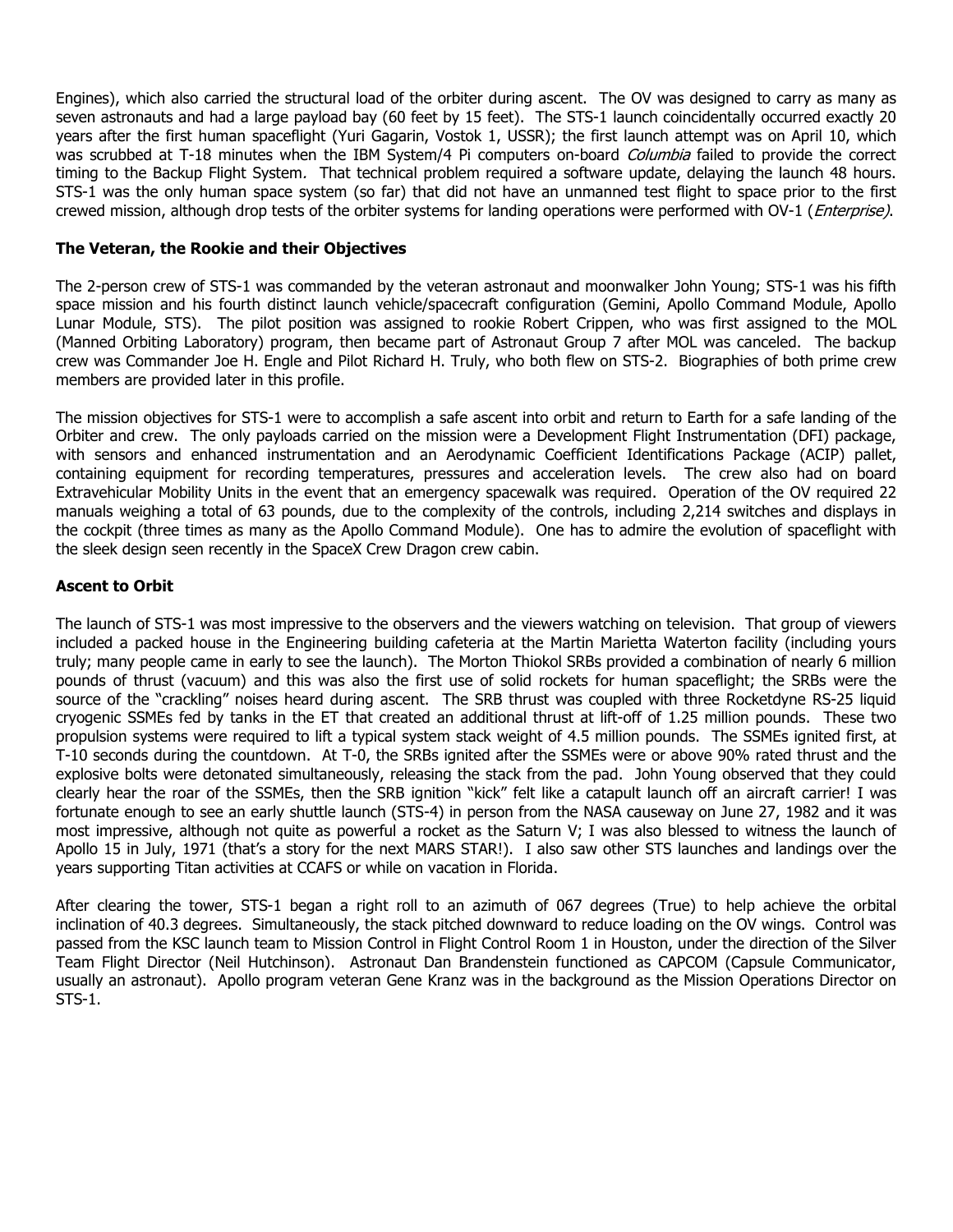

**STS-1 Clears the Tower, April 12, 1981 Photo Credit: NASA**

The ascent events occurred as follows (in Mission Elapsed Time or MET):

- 1) Max Q (at Mach 1.06) occurred at 1:06 minutes MET; SSMEs were throttled down before Max Q to 65% thrust to reduce the aerodynamic stress. The wind-corrected value at Max Q was 4.21 pounds per square inch (predicted was 4.0 psi and the limit was 4.31 psi).
- 2) SRB separation occurred at 2:117 MET at an altitude of 174,000 feet. The SRBs performed better than planned, lofting the trajectory and separating 9,200 feet higher than predicted. The SRBs deployed parachutes upon descent for recovery at sea by one of two specially-rigged NASA ships (Freedom Star, Liberty Star).
- 3) MECO (Main Engine Cut-off) occurred at 8:34 MET at an altitude of 388,000 feet.
- 4) The ET was jettisoned at 8:52.1 MET and broke up during re-entry, impacting the Indian Ocean. This ET and the one used on STS-2 were painted white; the paint was considered unnecessary and added weight (over 350 pounds) that could be eliminated. Missions starting with STS-3 had no paint on the ET.
- 5) Burn 1 of the two OMS (Orbital Maneuvering System) hypergolic AJ10-190 engines (provided by Aerojet) occurred at 10:34 MET and lasted for 86.1 seconds. Young and Crippen were surprised at how loud the OMS engines were during operation ("it sounded like a big cannon just fired" according to Bob Crippen). Each OMS engine was capable of 6,000 pounds of thrust using MMH (monomethylhydrazine) and N2O4 (Dinitrogen Tetroxide) and they could be reused for 100 missions or 1,000 starts. The OMS was co-housed with the aft Reaction Control System (RCS) engines, which were also hypergolic.
- 6) Burn 2 of the two OMS engines occurred at 44.02 MET for 74.8 seconds. This resulted in an orbit of 152.7 nm by 153.9 nm. The intended orbit was supposed to be precisely 150 nm circular. The reason for the subtle orbital change is explained in the section about the concerns for the Thermal Protection System.

#### **Columbia Achieves Orbit**

Once in orbit, Young and Crippen safed their ejection seats and unstrapped to start moving around the very roomy crew quarters, as compared to previous programs other than Skylab (Mercury, Gemini, Apollo). The next critical event was the opening of the payload bay door, which was essential to cooling of the OV via the door's space radiators. Failure to open the door would require an abort of the mission by orbit number 5. Fortunately, the door opened, but the crew observed that there was damage to the TPS tiles on the OPS pods, including several missing tiles; images of this damage were relayed to the ground.

The crew changed out of their ejection suits and began a series of systems tests of the OV. All of the mission objectives were accomplished, including Crew Optical Alignment Sight (COAS) calibration, star tracker performance, IMU (Inertial Measurement Unit) performance, manual and automatic RCS testing, radiation measurements, propellant cross-feeding for the OMS, hydraulics functioning, fuel cell purging and photography.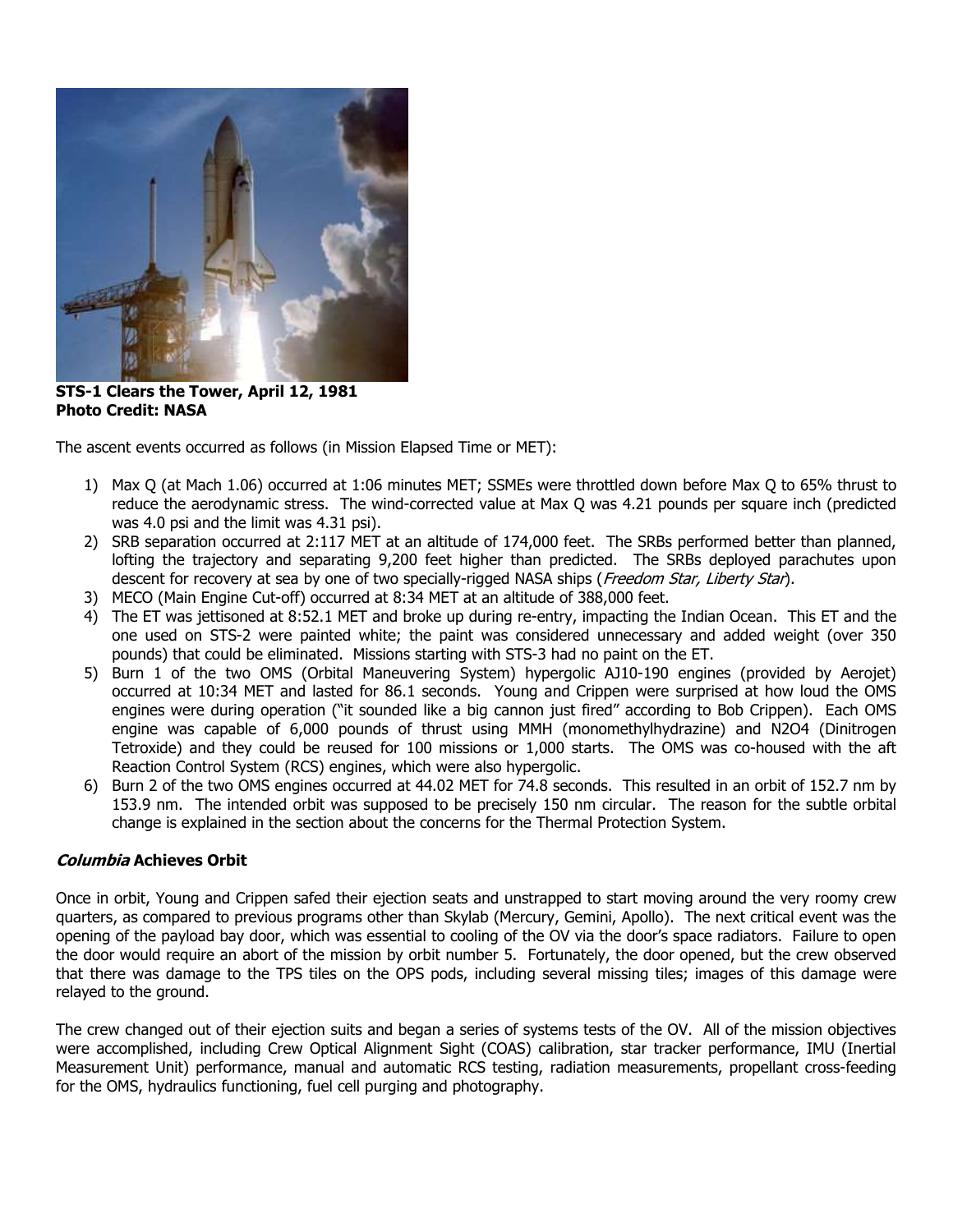Two burns of the OMS engines, at 6:20:46 MET and 7:05:32 MET, raised the final orbit to 170.2 nm by 170.3 nm; the two burns demonstrated the single-engine cross-feed capability of the OMS system. The crew complained about the cold temperature conditions on-board during the first sleep period, which was alleviated by doing some temperature adjustments.

While conducting their on-orbit tasks, Crippen took time to pay tribute to three pad personnel who lost their lives after an incident on March 19, 1981 while processing *Columbia*. During a countdown test, a pure nitrogen atmosphere was introduced in the aft compartment of the OV to reduce the danger of explosion. The pad workers were given clearance to return to the work on the OV before the nitrogen was purged (a procedural error). John Bjornstad, Forrest Cole and Nick Mullen entered the compartment and lost consciousness. They were seen by another worker who tried to help, but also passed out; a security guard was alerted and another pad crew worker went in to help. The security guard, with an air pack, removed the five men from the compartment. Security procedures delayed the ambulances and Bjornstad died at the scene, Cole died the next day, and Mullen died on April 11. A three-month inquiry was held to ensure that pad safety procedures and communications were improved.

During the second day of the mission, the astronauts received a congratulatory phone call from Vice-President George H.W. Bush. President Reagan had sent his best wishes prior to launch but was still recovering from his attempted assassination that took place on March 30, 1981. The crew settled in for the second sleep period, waking earlier than usual because of the complex series of events about to unfold during re-entry and landing.

#### **Worries About the Thermal Protection System**

One of the biggest dramas of the short STS-1 flight revolved around the silica heat shield tiles. Previous spacecraft reentering Earth's atmosphere used heavy ablative heat shields that were planned to be used once and burned off during re-entry. The Shuttle OV design required a light, reusable heat shield system, limiting designs to a few cutting-edge technologies that were available in the early 1970s. Before the stacked system finally launched, OV-2 (Columbia) had over two years of delays at Rockwell and in the Orbiter Processing Facility (OPF) at KSC having many of the fragile Thermal Protection System (TPS) heat shield tiles replaced, often more than once.

The TPS was mission critical and relied on several different technologies; the High-Temperature Reusable Surface Insulation (HRSI) tiles were among the most problematic subsystems before the long-delayed launch of STS-1. 20,548 of these HRSI tiles, manufactured by Lockheed Missiles and Space, covered the landing gear doors, the External Tank (ET) umbilical connection doors, and the orbiter's underside surfaces and each one took as long as 40 hours to place on the OV. Each HRSI tile was serialized and had a specific location on the orbiter and was composed of pure porous silica (Li-900) with a coating of Reaction Cured Glass to increase the heat sink properties. The tiles were glued to strain pads, which were then glued to the OV structure using RTV (room temperature vulcanizing) adhesive; they would fall off or were easily damaged during handling and were expected to withstand temperatures from -454 degrees F (space) to 2,300 degrees F (re-entry temperatures).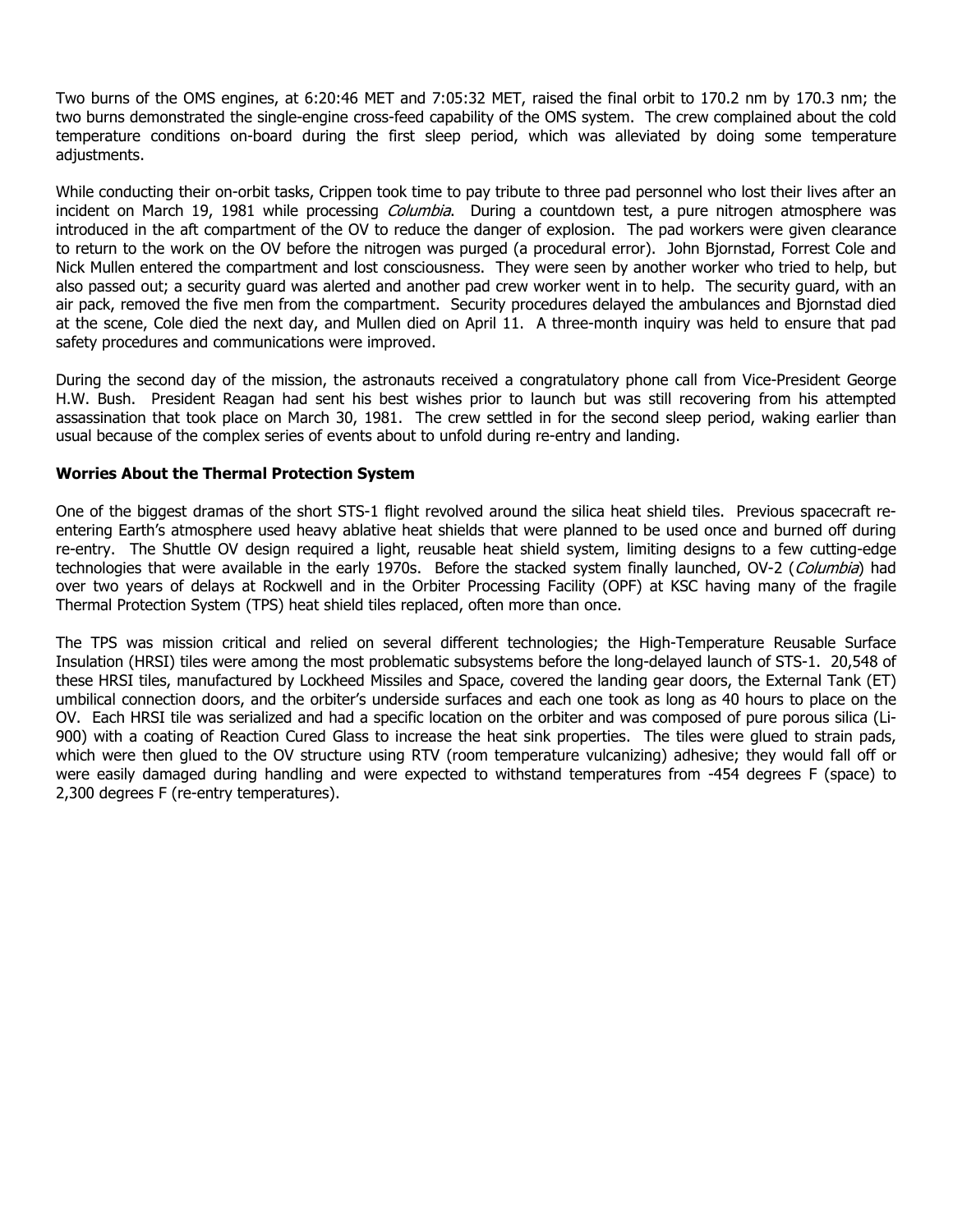

**Example of an HRSI TPS Tile Photo Credit: Science Museum of London, 1980**

Low-Temperature Reusable Surface Insulation Tiles (LRSI) were used on the upper fuselage and parts of the OMS (Orbital Maneuvering System) Pods. Reinforced Carbon-Carbon (RCC) was used on the nose cap, landing gear doors (forward) and the orbiter wing leading edges due to its ability to withstand temperatures greater than 2,300 degrees F. This last system (RCC) was breached on the left leading edge wing by foam debris from the ET during the launch of STS-103 in January, 2003; this breach allowed for super-heated gases to cause the complete disintegration of the OV (Columbia) with the corresponding loss of the seven-person crew during re-entry on February 1, 2003.

The crew was unaware at the time of lift-off, but the mission directors and senior leadership at NASA were so concerned about the integrity of the heat shield tiles that they planned on an subtle orbital change to have the OV in place to be imaged by a classified spacecraft that was in another orbit (and also to take into account the 48-hour launch delay); this orbital change required a 4-second delay of T-0 into the window. As noted previously, the LRSI tiles on the OMS pods were damaged, exacerbating the concerns for the more critical HRSI tiles. The results of the imaging were not available for public release, nor were the details discussed publicly. However, the imaging apparently did relieve some of the concerns that the OV could burn up on re-entry.

#### **Columbia Returns to Earth**

The Crimson Flight Team, led by flight director Don Puddy and CAPCOM Joe Allen came on-board in Houston to support the preparations for the de-orbit burn and re-entry. The first critical event was the closing of the payload bay doors; Crippen was trained to do a one-person EVA if necessary to manually winch the doors closed if the power system had failed. Fortunately, no problems occurred and the crew strapped into their ejection seats after ensuring all cabin switch positions were in the proper state.

Meanwhile, at Edwards Air Force Base, a crowd of more than 225,000 spectators was gathering, overwhelming the access roads and crowd control measures. I moseyed over that day to the Waterton Engineering building cafeteria (I worked in the same building for Titan Airborne Electrical Design) and joined the huge crowd there waiting to see the landing on TV. JSC (Johnson Space Center) pilots Charlie Hayes and Ted Mendenhall were airborne over Edwards, checking weather conditions while flying one of the Shuttle Training Aircraft (STA), a modified Grumman Gulfstream II that was used to evaluate approach and landing conditions for returning shuttle missions. The OVs were essentially very heavy gliders, with no atmospheric engines, and each landing was a one-shot deal, with no opportunity to "go around" and try again. The fleet of four STAs would simulate the landing conditions so that the optimal landing approach could be relayed to the crew (STS-1 was mostly an automatic de-orbit and landing).

On-board Columbia, Auxiliary Power Units (APUs) 2 and 3 were started to provide flight control hydraulic pressure. On the 37<sup>th</sup> orbit over the southern Indian Ocean, the two OMS engines did a 160-second de-orbit burn, ensuring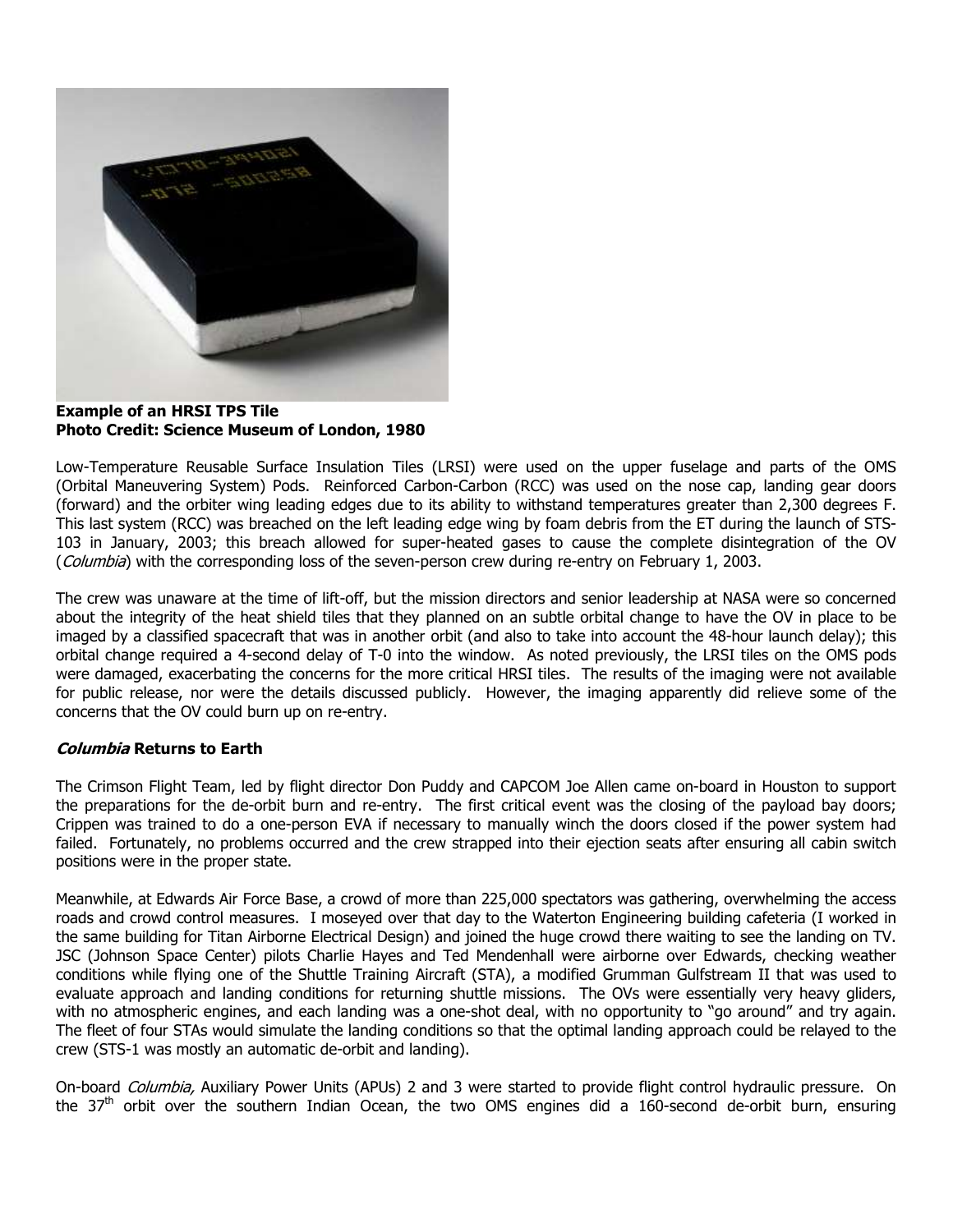atmospheric capture of the OV close enough to the landing site to have sufficient energy for the controlled glider landing, while also ensuring that the energy dissipation would not exceed structural capabilities. Young slowly pitched Columbia up to the nose high entry attitude; he and Crippen armed their ejection seats during this pitch around. APU 1 started about 30 minutes later, then shortly afterwards Columbia entered a 21-minute communications blackout (a combination of ionization and lack of ground station coverage across the mid-Pacific). Entry Interface (EI) was reached over the eastern Pacific Ocean 5,040 miles from Edwards at a speed of 17,550 mph. EI is nominally a geodetic altitude of 400,000 feet.

Most of this first OV re-entry was flown automatically. The initial angle of attack of 40 degrees had to be maintained through the most severe aerodynamic heating, after which it was gradually reduced. *Columbia* also had to maneuver "cross-range" over 362 miles of its orbital ground track to reach the planned landing site. When air density reached around 12 lb/sq ft, a roll into a right bank was performed (at a speed in excess of Mach 24 and at an altitude of 255,000 feet). Automatic roll reversals to control the energy dissipation rate and cross-range steering were performed at Mach 18.5 and Mach 9.8. Young and Crippen were able to observe the coast of California as Columbia crossed near Big Sur at 135,000 feet and Mach 8. The Mach 4.8 and Mach 2.8 roll reversals were automatically initiated and manually completed by Young. The last RCS firing took place at an altitude of 56,000 feet (lower than desired due to a predicted risk of combustion chamber explosion).

Young again took manual control for the remainder of the flight as the OV went subsonic, approaching the critical Heading Alignment Circle (HAC) near Edwards. A wide left turn was flown to line up with Runway 23 (lake bed) while the Chase 1 T-38 (with astronauts Jon McBride and "Pinky" Nelson) joined the formation. The main gear touched down on runway 23 at 211 mph equivalent airspeed at 10:21 am PST on April 14, 1981, about ½ mile further down the runway than planned and slightly slower. John Young radioed the following as they rolled to a stop: "This is the world's greatest all-electric flying machine. I'll tell you that. That was super!". The crew waited for hazardous operations to give the green light (due to the hypergolics on-board the OMS and RCS) before descending from the OV and giving it a once-over and "kicking the tires". Columbia was returned to KSC atop one of the Shuttle Carrier Aircraft (modified Boeing 747s). After processing and anomaly corrective actions were implemented in the OPF in the VAB, STS-2 was rolled out and launched on November 12, 1981. The STS program was now underway!



**STS-1 Landing, Edwards AFB, April 14, 1981 Photo Credit: Nasa**

#### **Significant Anomalies on STS-1**

Approximately 70 anomalies were recorded during launch, orbital operations, and entry/landing during the STS-1 flight. A link to the full list of anomalies is provided at the end of the profile. The most significant anomalies are noted below:

1. Probably most significantly along with the TPS concerns, dynamics engineers seriously underestimated the amount of noise and vibration just after T-0. Shock waves from the SRBs were deflected up into the OV's tail section, leading to concerns for structural damage (and actual damage, which was discovered after the flight).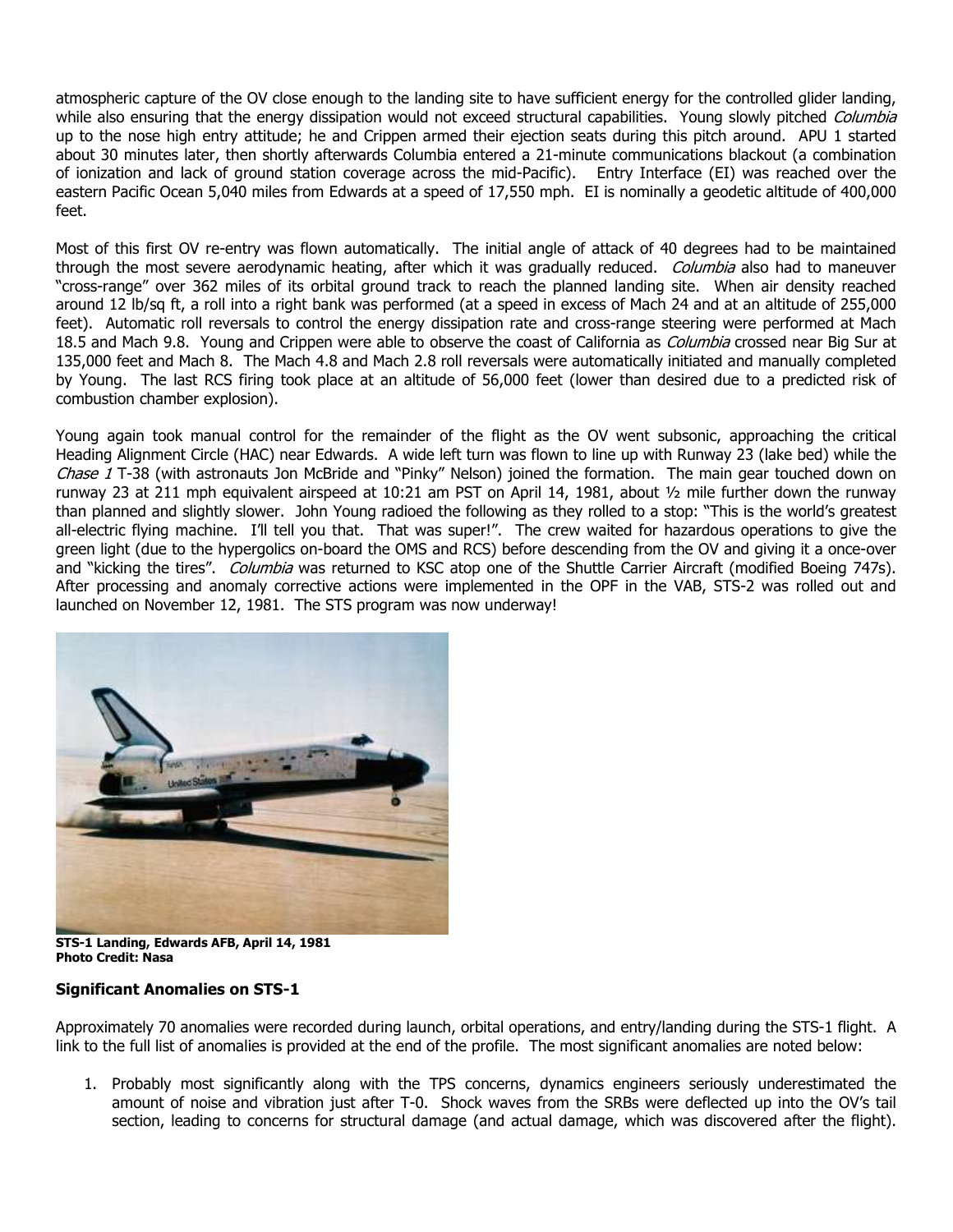An improved water suppressant system was later installed on LC-39A before the STS-2 mission to dampen the vibrations. This overpressure deformed the FRCS (forward RCS) strut, causing it to fail at the Z-point. The same overpressure wave also forced the "body flap" (an extension on the OV underside that helps control pitch during re-entry) into an angle that should have ruptured the hydraulic system, nullifying any control authority during reentry. Young stated at a later review that if they had known about the damages, they likely would have ejected during ascent; he was a skeptic about being able to survive that ejection.

- 2. During ascent up to SRB separation, Crippen reported seeing "white stuff" (likely paint) coming off the ET and splattering the windows. The white paint only lasted one more flight before being removed from the ET thermal foam.
- 3. As noted in previous paragraphs, the crew observed significant damage to the thermal protection tiles on the OMS/RCS pods at the OV's aft end. Post-flight inspection of *Columbia* confirmed that 16 undensified or lowtemperature tiles near the OMS pods were lost during ascent. Design improvements to the TPS were an on-going science project during the 30-year course of the shuttle program.
- 4. Columbia's aerodynamics at high Mach numbers during re-entry differed significantly from pre-flight estimates. A misprediction of the location of the center of pressure caused the computer to extend the body flap by sixteen degrees rather than the expected eight or nine degrees. Also, the first roll maneuver resulted in lateral and directional oscillations that created side slip angles up to 4 degrees (twice predicted). This was due to the moments created by yaw RCS jet firings.
- 5. The ET tumble system after separation did not work.
- 6. Both radar altimeters lost lock at 75 feet above the ground (no valid data after that point).
- 7. The strike plate next to the forward latch of *Columbia's* ET door was melted and distorted during re-entry. This was attributed to an improperly installed tile adjacent to the plate.
- 8. The Payload Bay Door (PLBD) closure overlap was more than predicted. It was in excess of 3 inches at the number 12 hatch location; maximum design capability was 4 inches.
- 9. Cabin temperature controllers did not maintain selected temperatures.
- 10. The nose gear door thermal barrier fell off during landing gear deployment and was found 1.5 miles before touchdown point.
- 11. The right-hand main landing gear door buckled due to excessive heating during re-entry. John Young claimed he was unaware of this major anomaly until many years after the flight.
- 12. Three pad crew members were killed by suffocation due to exposure to 100% nitrogen in the OV engine compartment on March 19, 1981. A separate review board was convened for that incident and procedural corrective actions were implemented.

### **Forty Years Later…**

The space shuttle program ended ten years ago with the 135<sup>th</sup> mission, STS-135 (Atlantis), which launched on July 8, 2011 and landed at KSC on July 21, 2011. The program had enormous costs, both operationally and from a loss of OVs and crew due to the high risks associated with the stacked system design (Challenger, Columbia, 14 astronauts, several lives lost in ground incidents, including the three referenced in this profile who died just before the STS-1 launch). Many milestones were accomplished by the shuttle program, including deployments of Spacelab, major elements of the International Space Station, key interplanetary and observational payloads (Magellan, Galileo, Ulysses, Hubble Space Telescope, Chandra X-Ray Observatory) and several other NASA, Commercial and DoD payloads. The times have changed and we have now moved into the era of creative disruptors in the space business, like SpaceX, Sierra Nevada (Dreamchaser is another spaceplane concept), Blue Origin, Electron Space, Relativity and Virgin Galactic and NASA plans are still in work (as of mid-2021) to launch the Orion program using the Artemis launch system. An interesting summary of the shuttle program by mission is included in the links. Travelers interested in seeing the remaining OVs can view Atlantis at KSC, Discovery at the Udvar-Hazy Center near Washington, D.C., Endeavour at the California Science Museum, and the drop vehicle *Enterprise* at the Intrepid Air and Space Museum in New York.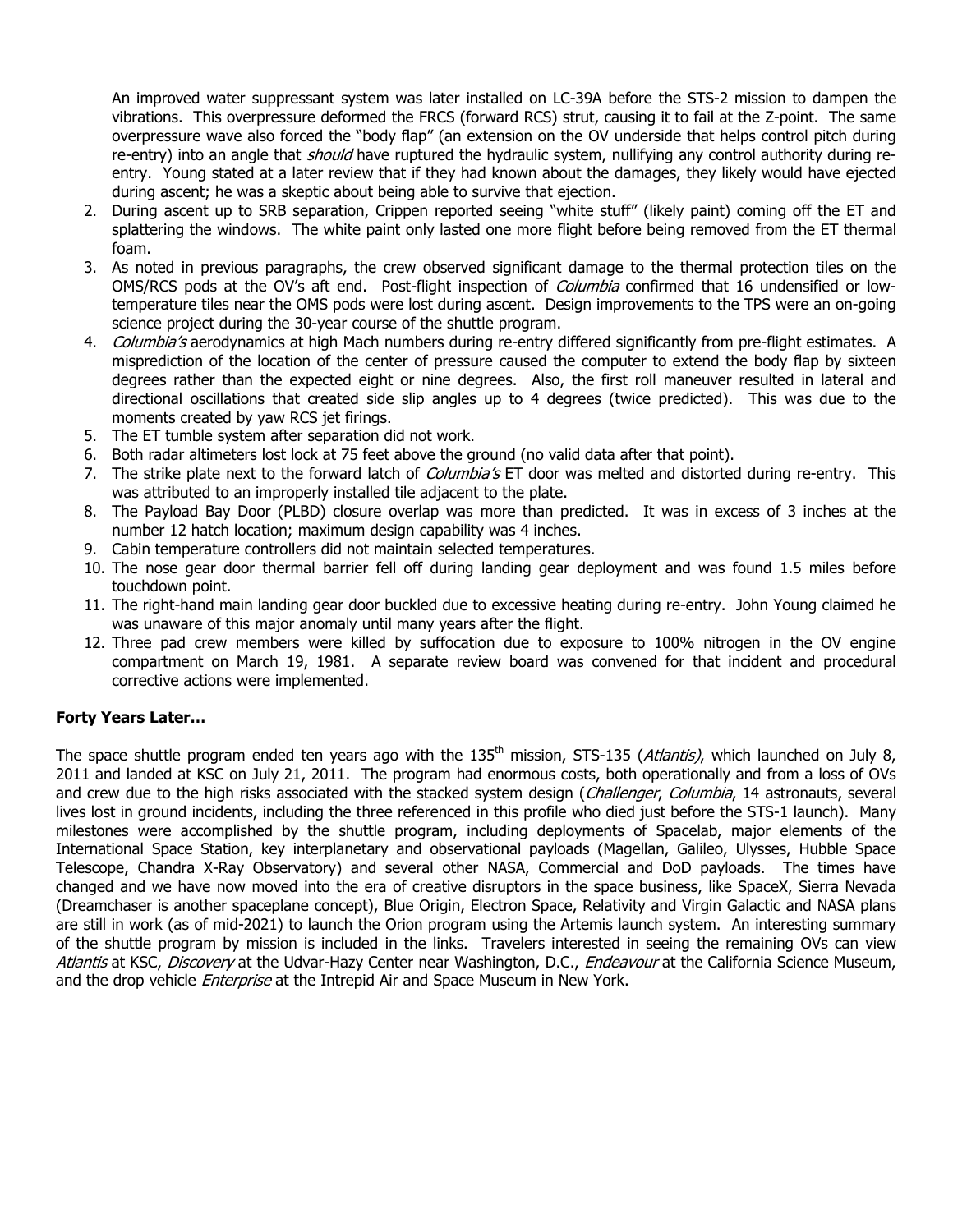

**STS-1 and STS-135 Crews Meet in 2011 From Left: Doug Hurley, Robert Crippen, John Young, Chris Ferguson, Sandy Magnus, Rex Walheim Photo Credit: Nasa**

#### **John Young Biography**

John W. Young was born in San Francisco, California on September 24, 1930. His father, William Young, lost his job during the Great Depression and the family moved to Georgia in 1932, then on to Orlando, Florida, in 1936. His mother was diagnosed with schizophrenia and was committed to the Florida State Hospital. John and his brother Hugh were left in the care of a housekeeper when their father joined the Navy during WWII; the father returned after the war and managed a citrus company. John attended Orlando High School, graduating in 1948.

Young received a Navy ROTC scholarship to the Georgia Institute of Technology, completing a midshipman cruise aboard the USS Missouri, where he worked alongside future Apollo 10 crewmate Tom Stafford. He graduated second in his class with a B.S. in Aeronautical Engineering and was commissioned in the US Navy in 1952. In 1953, he received orders to go to flight school at Naval Air Station Pensacola and was selected for helicopter training, but also flew fighter aircraft. He received his aviator wings in December, 1954 and was assigned to Fighter Squadron 103 at NAS Cecil Field and was deployed with the Sixth Fleet on the USS Coral Sea. He returned home to enroll in the Naval Test Pilot School, graduating second in his class again and working alongside future astronaut Jim Lovell.

In September 1962, Young was selected to join NASA Astronaut Group 2 and he moved with his family to Houston. He was selected as the pilot of Gemini 3, which was commanded by Gus Grissom. Gemini 3 launched on March 23, 1965; Grissom and Young successfully conducted orbital maneuver tests and part of the biological experiments and re-entered on the third orbit. The Gemini capsule landed 52 miles short of its target area and the crew waited more than 30 minutes for the rescue helicopters. Young gained infamy for having smuggled a corn beef sandwich on-board during the flight (the House Appropriations Committee actually held a hearing on that "incident").

Young and Mike Collins were assigned as the Gemini 10 Commander and Pilot in January, 1966. The primary mission of Gemini 10 was to dock with the assigned Agena target vehicle, a failed objective from the Gemini 8 and 9 missions. The Agena and Gemini 10 launched on July 18, 1966 and the crew was successful in rendezvousing and docking with the target vehicle. Using the Agena's engines, Gemini 10 maneuvered to a 180 by 470 mile orbit, setting a new altitude record, they then rendezvoused with the Gemini 8 Agena and immediately set another record of 475 miles. After returning to a lower orbit, Collins performed a stand-up EVA in the door of the capsule. After undocking from their own Agena, they returned to the Gemini 8 Agena and performed another successful rendezvous; Collins conducted an EVA to the nearby target vehicle and retrieved a micrometeorite experiment package. Re-entry on July 21 was in the western Atlantic Ocean, very close to the recovery vehicle. If I am still the historian in a few years, I hope to write the detailed stories of the Gemini missions for their 50th anniversaries (and that would include the Titans!).

Young, of course, had great success on the Apollo program. He was the command module pilot on Apollo 10, the "dress rehearsal" for the lunar landing that took place in May, 1969. He then commanded the Apollo 16 mission in April, 1972. The Apollo 10 mission was profiled in a MARS STAR in 2019 and the Apollo 16 mission will be examined in a MARS STAR Historian Corner profile for its  $50<sup>th</sup>$  anniversary in 2022.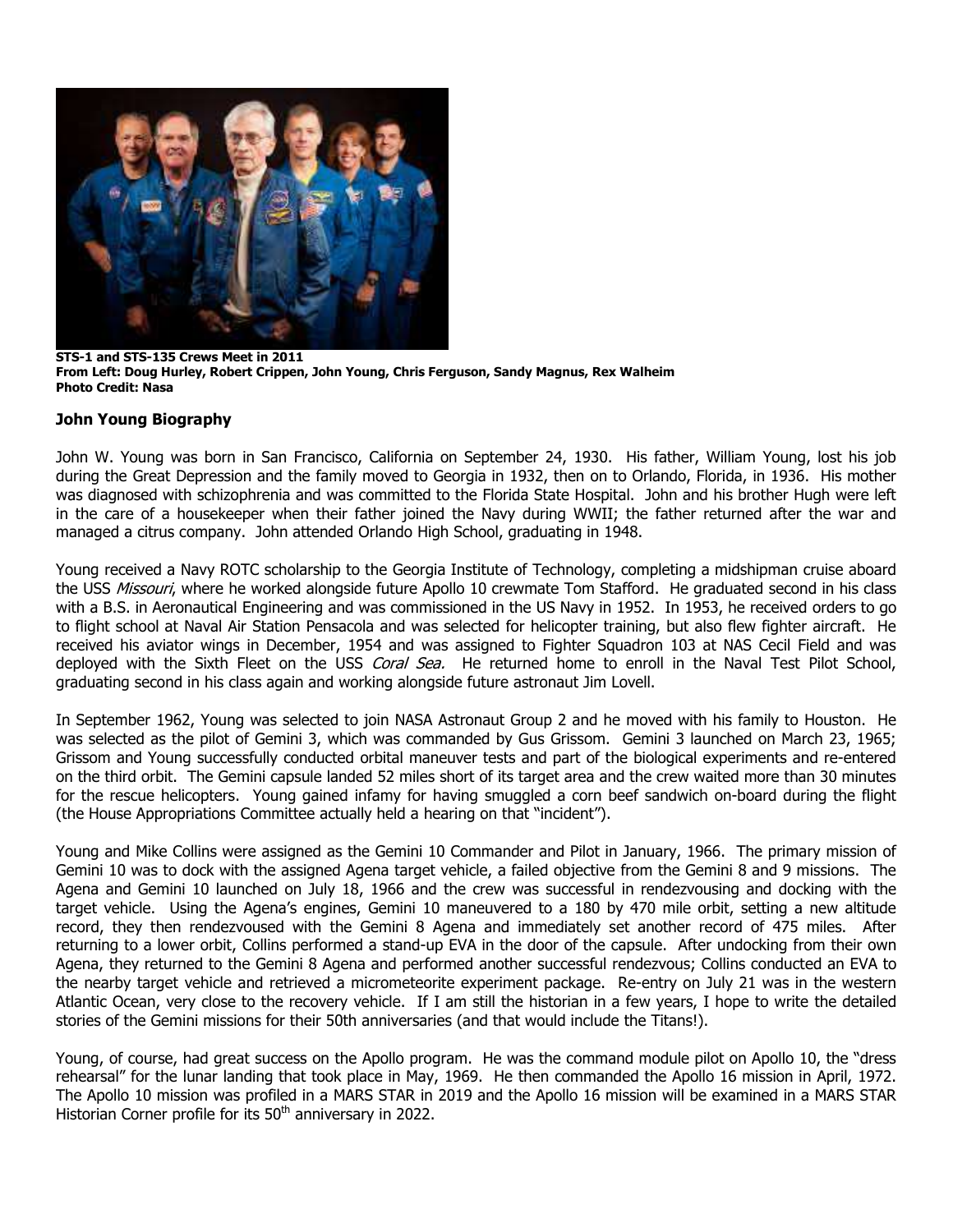In January, 1973, Young was made Chief of the Space Shuttle Branch of the Astronaut Office. He then succeeded Alan Shepard as Chief of the Astronaut Office. He flew T-38 chase planes for several of the Approach and Landing Tests of the *Enterprise*. He resigned with the rank of Captain from the USN in 1976. In 1978, Young was assigned as Commander of the first STS mission, which was delayed until 1981 because of the TPS problems described elsewhere in this article. This energetic and driven astronaut was not done with space travel after STS-1, though. He also commanded STS-9 (Columbia) in November, 1983 with Brewster Shaw, Owen Garriott, Robert Parker, Byron Lichtenberg and West German Astronaut Ulf Merbold. This mission was the first to carry the Spacelab module into orbit.

Young remained as chief of the Astronaut office and was very critical of NASA management following the *Challenger* disaster in January, 1986; he testified before the Rogers Commission and suggested improvements to the system safety program. He was scheduled to fly as the Commander of STS-61-J to deploy the Hubble Space Telescope, but that mission was postponed for several years. He was replaced as Chief of the Astronaut Office in 1987 and he believes his reassignment to the Engineering, Operations and Safety Directorate was because of his public criticisms of system safety. He worked on several safety improvements, then was assigned in 1996 to be an Associate Technical Director for the development of the MIR and ISS programs. Young retired from NASA on December 31, 2004. He worked as a public speaker and advocated the importance of asteroid impact avoidance, colonization of the Moon, and climate engineering. His autobiography "Forever Young" was published in 2012, co-authored by James Hansen.

Young married Barbara White from Savannah, Georgia in December, 1955 and they had two children and two grandchildren. They were divorced in 1971 and he married Susy Feldman and resided in Houston. One of the most admired pilots, astronauts and administrators in NASA's history passed away at 87 on January 5, 2018 of complications from pneumonia and he was interred at Arlington National Cemetery. He received many honors and awards during his lifetime, along with inductions into several Aviation and Space Halls of Fame; if you ever drive from Orlando airport to Walt Disney World, you likely will be on Florida Turnpike 423, now named the John Young Parkway.

#### **Robert L. Crippen Biography**

Robert Crippen was born in Beaumont, Texas on September 11, 1937. After graduating from New Caney High School in New Caney, Texas in 1955, he enrolled at the University of Texas at Austin and received a B.S. degree in Aerospace Engineering. He was commissioned in the Navy through the Officer Candidate School program at Naval Air Station Pensacola. He was a naval aviator from mid-1962 until the end of 1964, then enrolled in the USAF Aerospace Research Pilot School at Edwards AFB. In October, 1966, he was selected for the USAF Manned Orbiting Laboratory (MOL) program as part of the second group of astronauts for that military program.

The MOL program was a joint venture between the USAF and the National Reconnaissance Office. Using a modified Gemini B capsule for the crew and Titan IIIM launch vehicle, the two-person crews would spend up to 40 days in polar orbit in the MOL Space station performing a variety of functions, including classified reconnaissance. An early test flight was conducted with a Titan IIIC on November, 3, 1966, with a refurbished Gemini spacecraft. The program was canceled in June, 1969, by President Nixon with much of the work already done to facilities at SLC-6 at VAFB and in the development of the stacked systems. Folks that worked at Martin Marietta during this time have told stories of having drawings done and released, only to have it all yanked away because of budget cuts. Crippen, along with several other MOL astronauts, became part of NASA Astronaut Group 7 in September, 1969.

Crippen participated in the Skylab Medical Experiment Altitude Test, a 56-day mission in 1972 in a vacuum chamber, examining how crews would handle long-term minor medical emergencies. Crippen also functioned as a CAPCOM for the Skylab and Apollo-Soyuz missions; he then moved on to support of the Approach and Landing (ALT) tests for Space Shuttle *Enterprise*. He was then assigned as pilot for STS-1.

After STS-1, Crippen went on to command three more shuttle missions. STS-7 (Challenger) was launched on June 18, 1983 and the crew deployed two commercial satellites and performed several experiments before landing on June 14. STS-41-C (Challenger) launched on April 6, 1984 and landed on April 13; this mission deployed the Long Duration Exposure Facility and the crew retrieved and repaired the Solar Maximum Mission. The flight also tested the Manned Maneuvering Units (MMUs) for the first time. STS-41-G (Challenger) launched on October 5, 1984 and deployed the Earth Radiation Budget Satellite and performed scientific experiments, landing on October 13, 1984.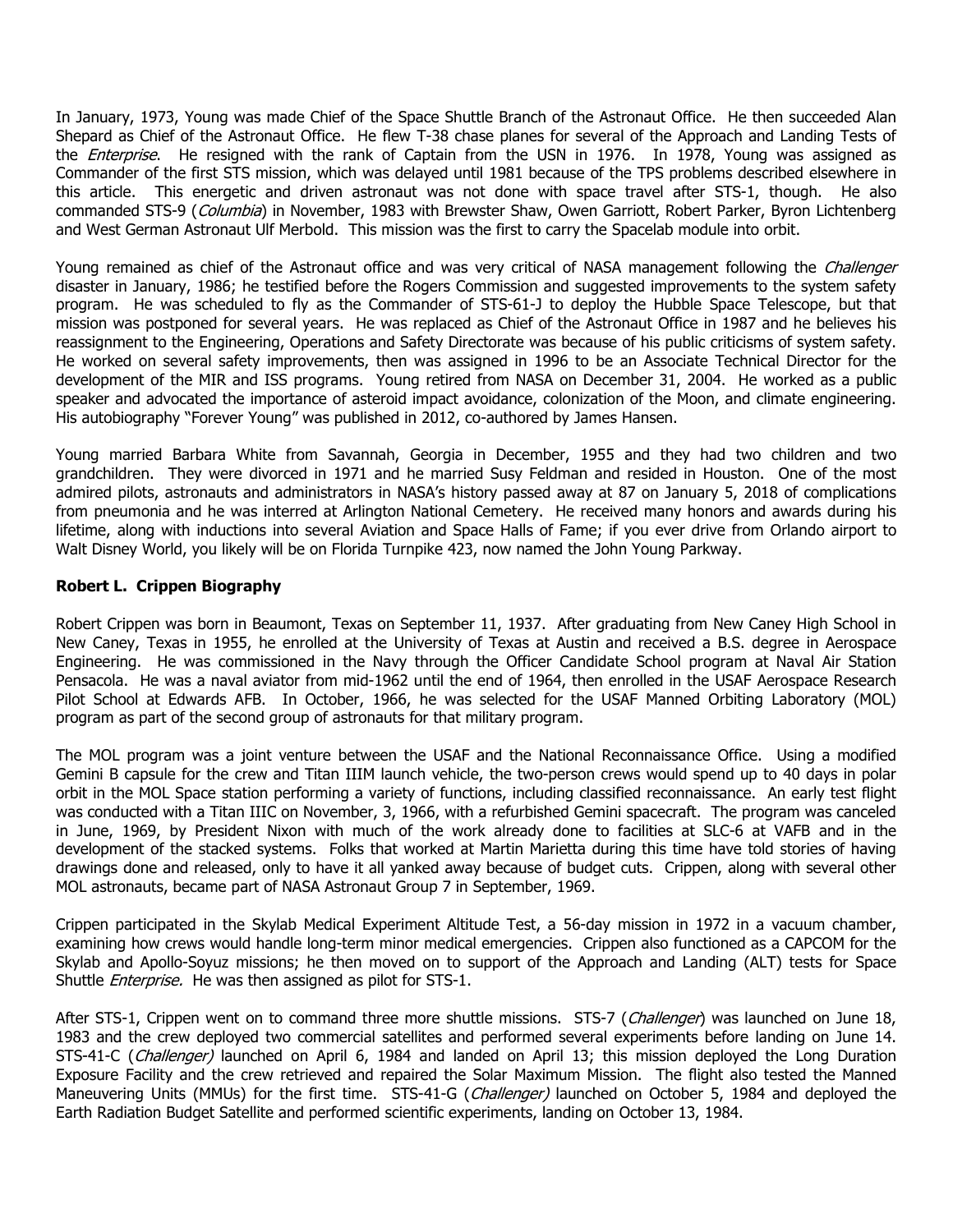After STS-41-G, Crippen was named commander of STS-62-A, which would have been the first shuttle launch from SLC-6 at VAFB, scheduled for July, 1986. That mission and all other VAFB shuttle operations were canceled after the Challenger disaster in January, 1986. Crippen probably felt like he was part of the "curse" of SLC-6, between the MOL program and this turn of events. He was part of the Mishap Review Board for the Challenger accident; starting in 1987, he was the Deputy Director of Shuttle Operations at KSC, then served as Director of the Space Shuttle program at NASA headquarters from 1990 to 1992, returning to KSC to be the site director until 1995.

Crippen left NASA in 1995 and was hired as the Vice President of Lockheed Martin Information Systems, leaving that job in 1996 to become President of Thiokol Propulsion, retiring in April 2001. He was married to Virginia Hill in 1959 and they had three daughters together and were later divorced; in 1987 he married Pandora Puckett, the first female lead Orbiter Project Engineer on the Space Shuttle Program. He is retired to private life in Florida and also had many awards and halls of fame inductions through his illustrious career.

#### **Lockheed Martin Heritage Company Contributions**

The largest subsystem for the STS stack was the External Tank, built by Martin Marietta/Lockheed Martin in Michoud, Louisiana. 135 external tanks were delivered and used in operations; the tank for STS-51-L (Challenger) did not achieve orbit and foam debris from the tank for STS-103 resulted in damage to the TPS on the OV (Columbia), resulting in loss of the OV during re-entry. The ET provided about 180,000 pounds per minute of liquid hydrogen and 67,000 pounds per minute of liquid oxygen to all three SSMEs. The ET was 153.6 feet long, with a diameter of 27.6 feet.

Lockheed Missiles and Space Systems designed and produced the TPS silica tiles used on the OV (see the section on the TPS in the profile).

Lockheed Martin and Rockwell/Boeing joined forces to form United Space Alliance in 1995, which became responsible for processing the shuttle fleet and ISS components at JSC and KSC. The joint venture was disbanded in 2019.

NOTE: A search for a complete list of subcontractors and suppliers for the Space Shuttle program was unsuccessful, with promising links through the NASA portals met with "denied access" results.

#### **Resources and Links**

#### **NASA References**

**The Space Shuttle Decision** <https://history.nasa.gov/SP-4221/sp4221.htm> **History of the Space Shuttle (NASA Portal – some links are not available)** <https://history.nasa.gov/shuttlehistory.html> **The Space Shuttle and Its Operations** [https://www.nasa.gov/centers/johnson/pdf/584722main\\_Wings-ch3a-pgs53-73.pdf](https://www.nasa.gov/centers/johnson/pdf/584722main_Wings-ch3a-pgs53-73.pdf) **Processing the Shuttle for Flight** [https://www.nasa.gov/centers/johnson/pdf/584723main\\_Wings-ch3b-pgs74-93.pdf](https://www.nasa.gov/centers/johnson/pdf/584723main_Wings-ch3b-pgs74-93.pdf) **Space Shuttle Missions Summary** <https://historycollection.jsc.nasa.gov/JSCHistoryPortal/history/reference/TM-2011-216142.pdf> **STS-1 Anomaly Archive** [https://web.archive.org/web/20061007035617/http://www.jsc.nasa.gov/news/columbia/anomaly/STS1.pdf](https://web.archive.org/web/20061007035617/http:/www.jsc.nasa.gov/news/columbia/anomaly/STS1.pdf) **The External Tank** [https://www.nasa.gov/returntoflight/system/system\\_ET.html](https://www.nasa.gov/returntoflight/system/system_ET.html) **STS-1 40th Anniversary Histories** <https://www.nasa.gov/subject/3299/sts1/>

#### **Space Shuttle Era Facts** [https://www.nasa.gov/pdf/566250main\\_2011.07.05%20SHUTTLE%20ERA%20FACTS.pdf](https://www.nasa.gov/pdf/566250main_2011.07.05%20SHUTTLE%20ERA%20FACTS.pdf)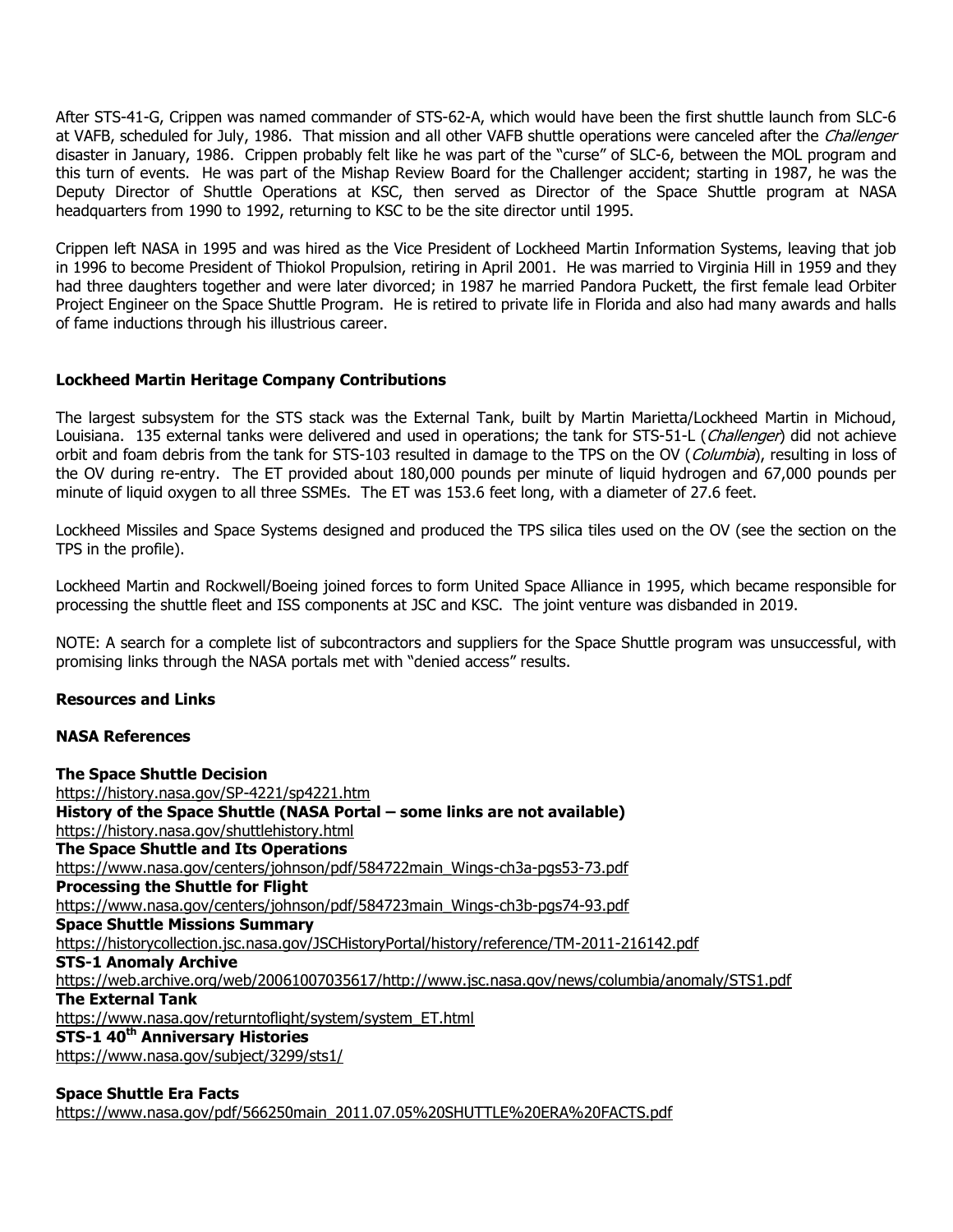### **Wikipedia Articles**

**Space Shuttle Program** [https://en.wikipedia.org/wiki/Space\\_Shuttle\\_program](https://en.wikipedia.org/wiki/Space_Shuttle_program) **STS-1** <https://en.wikipedia.org/wiki/STS-1> **Space Shuttle Thermal Protection System** [https://en.wikipedia.org/wiki/Space\\_Shuttle\\_thermal\\_protection\\_system](https://en.wikipedia.org/wiki/Space_Shuttle_thermal_protection_system) **John Young Biography** [https://en.wikipedia.org/wiki/John\\_Young\\_\(astronaut\)](https://en.wikipedia.org/wiki/John_Young_(astronaut)) **Robert Crippen Biography** [https://en.wikipedia.org/wiki/Robert\\_Crippen](https://en.wikipedia.org/wiki/Robert_Crippen)

# **On This Date in History**

This section has milestones retrieved from publicly available information for LM, ULA and heritage programs from 10 to 60 years ago (2011, 2001, 1991, 1981, 1971, 1961). Delta launches prior to the formation of ULA, unless it included an LM or heritage company payload or upper stage, are not listed. No classified programs are identified, even if the program is now considered unclassified, with the exception of the Discoverer program (Corona). The events reflect milestone activity in the quarter previous to the release of the MARS STAR -- where appropriate, key press releases are also included; significant milestones are in bold. The list is not intended to be all-inclusive due to historical record inaccuracies. Occasionally, a major space milestone not accomplished by any of our heritage programs will be included due to its significance.

## **Events in April (10 to 60 years ago)**

- **04/11/2011: Lockheed Martin Press Release: Lockheed Martin ships Juno Spacecraft to NASA**
- 04/14/2011: USA-229 launched by ULA Atlas V-411 from SLC-3E, VAFB
- **04/07/2001: LM 2001 Mars Odyssey launched by Delta II 7925-9.5; SLC-17A, CCAFS; As of 6/10/2021, Mars Odyssey is still operational**
- 04/19/2001: STS-100 (*Endeavour*) launched, LC-39A, KSC; 7-person crew, ISS mission with Canadarm2 and Raffaello module
- 04/06/1991: STS-37 (Atlantis) launched, LC-39B, KSC; 5-person crew, deployed Compton Gamma Ray Observatory
- 04/15/1991: Lockheed UGM-133 Trident II launched, USS West Virginia, ETR
- 04/18/1991: MM MGM-134 (Midgetman) launched, TP-01, VAFB
- 4/18/1991: Yuri 3H launched by GD Atlas I, LC-36B, CCAFS **FAILURE –** upper stage turbopump
- 4/28/1991: STS-39 (Discovery) launched, LC-39A, KSC; 7-member crew, DoD experiments
- 04/01/1981: Lockheed UGM-96 Trident 1 launched, USS Simon Bolivar, ETR
- 04/07/1981: Three MM MGM-31A Pershings launched, LC-16, CCAFS; incomplete information
- **04/12/1981: STS-1 (Columbia) launched, LC-39A, KSC; first shuttle flight, subject of the program profile in this MARS STAR**
- 04/24/1981: Classified program launched by MM Titan III (34)B, SLC-4W, VAFB
- 04/05/1971: LAR-1 launched by GD Atlas E/F, ABRES-A-1, VAFB
- **04/19/1971: Salyut 1 launched by Proton-K, Baikonur 81/24, USSR – first manned space station (item of historical significance)**
- 04/22/1971: Classified program launched by MM Titan III(23)B, SLC-4W, VAFB; final flight of Titan III(23)B
- 04/08/1961: Discoverer 23 launched by Thor DM-21 Lockheed Agena B, LC-75-3-5, VAFB
- 04/11/1961: Lockheed UGM-27 Polaris A2 launched (two), LC-29A, CCAFS; **FAILURES**
- **04/12/1961: VOSTOK-1 launch, Baikonur 1/5, USSR; First man in space (Yuri Gagarin) – significant space milestone**
- 04/19/1961: Lockheed UGM-27 Polaris A1 launched, USS Robert E. Lee, ETR
- 04/21/1961: MM MGM-31 Pershing 1 launched, LC-30A, CCAFS
- **04/25/1961: Mercury-Atlas 3 launched by GD Atlas LV-3B, LC-14, CCAFS; FAILURE, destroyed by range after guidance failure**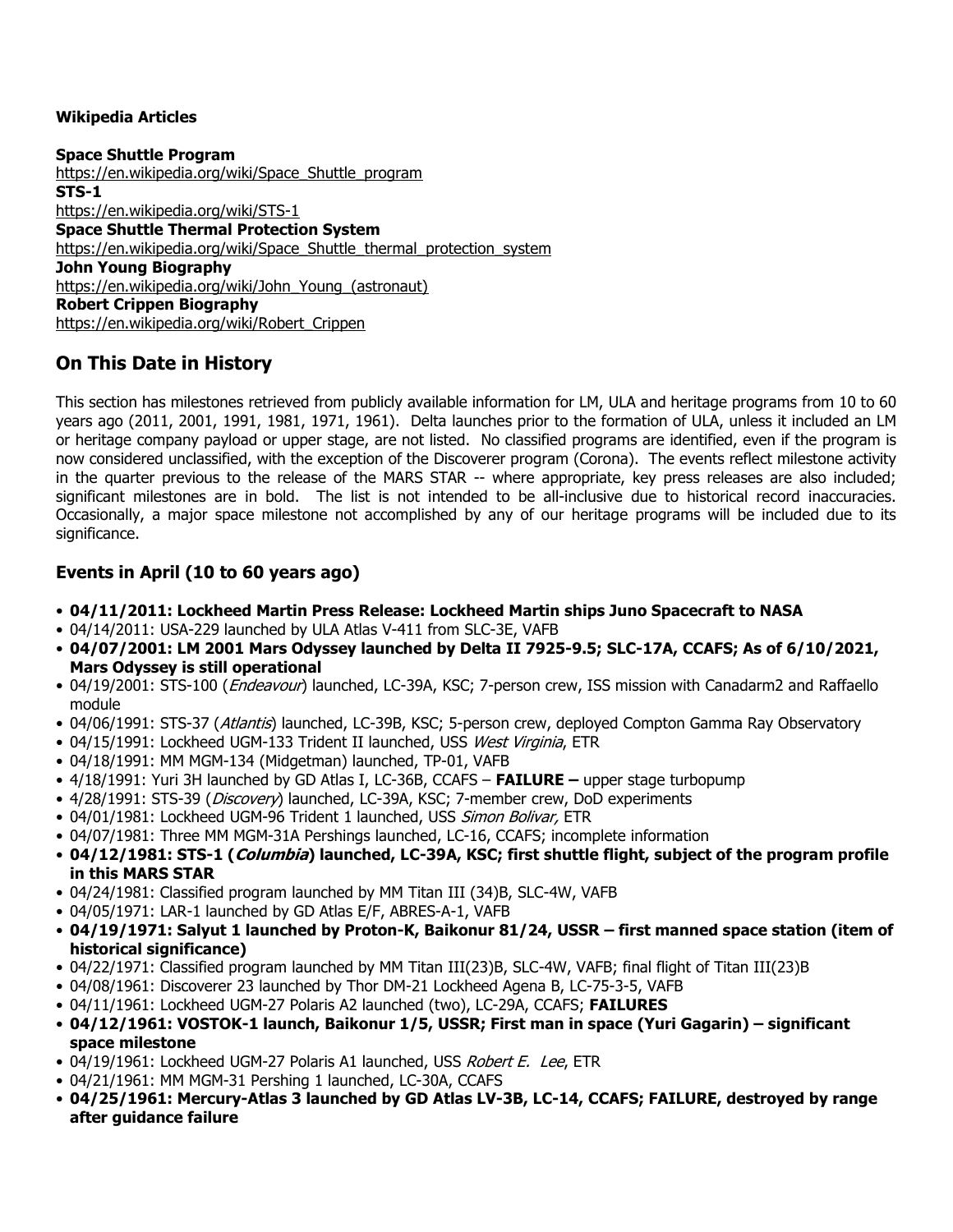## **Events in May (10 to 60 years ago)**

- **05/07/2011: LM SBIRS-GEO 1 (first SBIRS) launched by ULA Atlas V-401, SLC-41, CCAFS**
- **05/16/2011: STS-134 (Endeavour) launched, LC-39A, KSC; last flight of Endeavour, 6-person crew, ISS mission**
- **05/25/2011: Lockheed Martin Press Release: NASA Selects OSIRIS-REx as next New Frontiers Mission**
- NO EVENTS IN MAY 2001
- 05/10/1991: Lockheed UGM-96 Trident I launched (two), USS Mariano G. Vallejo, ETR
- 05/14/1991 RCA NOAA-12 launched by GD Atlas E, SLC-3W, VAFB
- 05/23/1981: Intelsat V F-1 launched by GD Atlas SLV-3D Centaur-D1AR, LC-36B, CCAFS
- 05/05/1971: DSP launched by MM Titan III(23)C, LC-40, CCAFS
- 05/09/1971: Mariner 8 launched by GD Atlas SLV-3C Centaur D, LC-36A, CCAFS; **FAILURE** gyroscope malfunction upper stage
- **05/30/1971: Mariner 9 launched by GD Atlas SLV-3C Centaur D, LC-36B, CCAFS; first spacecraft to orbit Mars**
- 05/01/1961: Lockheed UGM-27 Polaris A2 launched, LC-29A, CCAFS
- 05/01/1961: Lockheed UGM-27 Polaris A1 launched, USS Abraham Lincoln, ETR
- **05/05/1961: Mercury-Redstone 3 launched, LC-5, CCAFS; First American in space (Alan Shepard – see the article in the second quarter MARS STAR)**
- 05/08/1961: Lockheed UGM-27 Polaris A2 launched, LC-29A, CCAFS
- 05/13/1961: GD SM-65E Atlas launched, LC-11, CCAFS
- 05/17/1961: Lockheed UGM-27 Polaris A1 launched (5 missiles), USS Abraham Lincoln, ETR
- 05/19/1961: MM MGM-31 Pershing 1 launched, LC-30, CCAFS
- 05/23/1961: MM HGM-25A Titan I launched, LC-20, CCAFS
- 05/24/1961: GD SM-65D Atlas launched, LC-576B-2, VAFB
- 05/25/1961: Lockheed UGM-27 Polaris A2 launched, USNS Observation Island, ETR
- 05/26/1961: GD SM-65E Atlas launched, LC-13, CCAFS

## **Events in June (10 to 60 years ago)**

- **06/10/2011: SAC-D launched by ULA Delta II 7320, SLC-2W, VAFB; last 7300 Delta II launch**
- 06/19/2001: ICO F2 launched by LM Atlas IIAS, SLC-36B, CCAFS
- 06/05/1991: STS-40 (Columbia) launched, LC-39B, KSC; 7-person crew, SLS-1 Spacelab
- 06/19/1981: Four Lockheed UGM-73 Poseidon C3 missiles launched, USS Lewis and Clark, ETR
- 06/23/1981: RCA NOAA-7 launched, GD Atlas E/F Star-37A-ISS, SLC-3W, VAFB
- **06/15/1971: Classified program launched by MM Titan III(23)D, SLC-43, VAFB; first flight of Titan IIID**
- 06/20/1971: MM LGM-25C Titan II launched, LC-395C, VAFB
- 06/29/1971: RVTO-2A-3 launched by GD Atlas E/F, ABRES A-3, VAFB
- 06/07/1961: GD SM-65E launched, OSTF-1, VAFB; **FAILURE**
- 06/08/1961: Discoverer 24 launched, Thor DM-21 Lockheed Agena-B, LC-75-3-4; **FAILURE**
- 06/09/1961: MM MGM-31 Pershing 1 launched, LC-30, CCAFS
- 06/12/1961: Lockheed UGM-27 Polaris A2 launched, LC-25A, CCAFS
- 06/16/1961: Discoverer 25 launched, Thor DM-21 Lockheed Agena-B, LC-75-1-1
- 06/23/1961: GD SM-65E Atlas launched, LC-11, CCAFS; **FAILURE**
- 06/24/1961: MM HGM-25A Titan I launched, LC-19, CCAFS; **FAILURE**
- 06/26/1961: Lockheed UGM-27 Polaris A2 launched, USNS Observation Island; **FAILURE**

Reference websites:

**<https://nssdc.gsfc.nasa.gov/planetary/chronology.html#2014> [https://en.wikipedia.org/wiki/Timeline\\_of\\_spaceflight](https://en.wikipedia.org/wiki/Timeline_of_spaceflight) <https://www.ulalaunch.com/missions> https://news.lockheedmartin.com/news-releases?year=2021 [https://space.skyrocket.de](https://space.skyrocket.de/) http: www.astronautix.com**